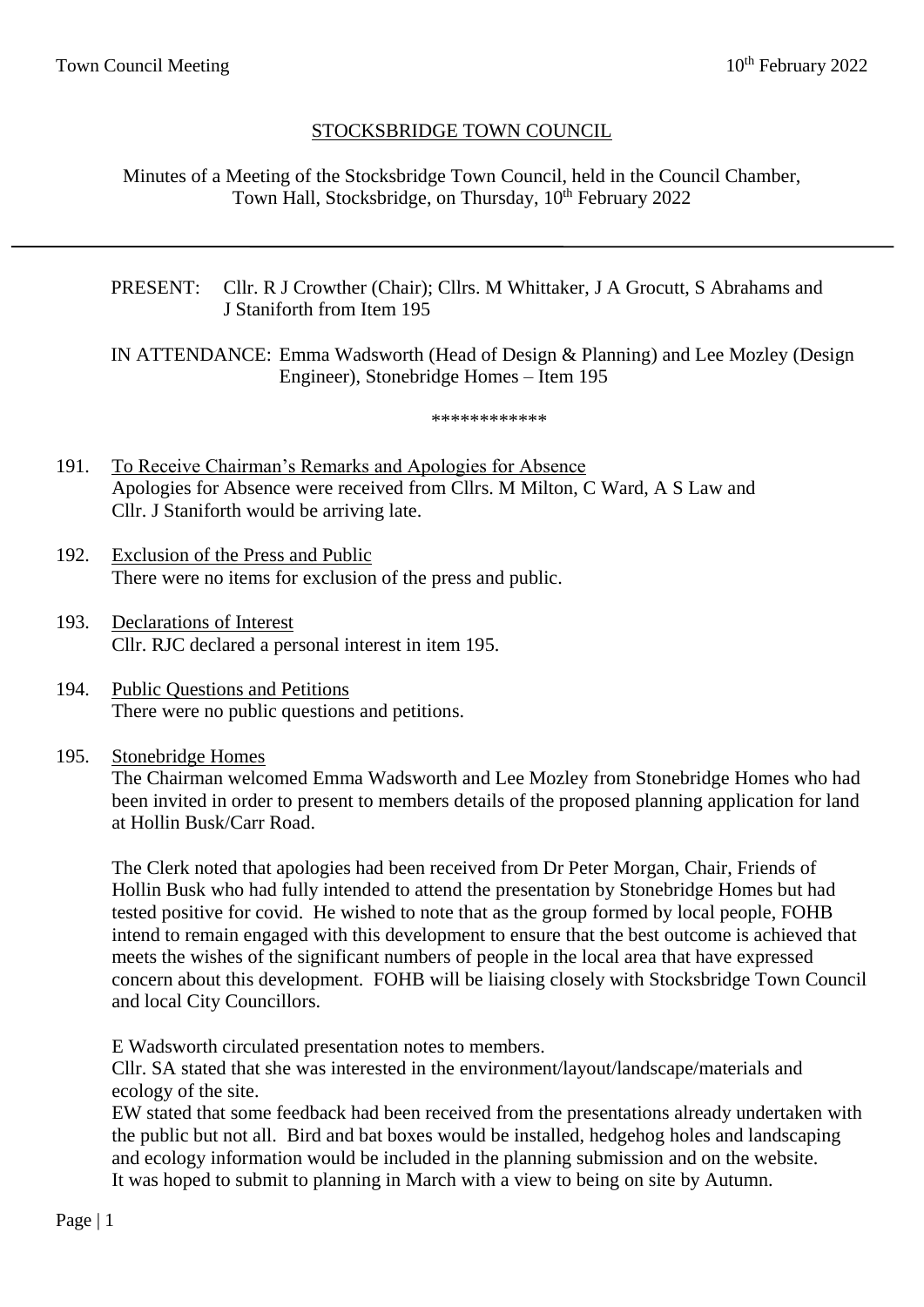*Cllr. J Staniforth arrived at this point of the meeting.*

EW informed that there will be a play area with equipment suitable up to age 12. There will be an area of unimproved grassland for biodiversity to the West of the site.

Cllr. SA was pleased to note that the gardens for the properties were on the large side.

EW advised that Stonebridge were a premium house builder providing larger homes with a good specification.

Cllr. MW noted the existing stone walling and EW noted that they will be retaining the majority of the stone walls on the site. Access to the site is yet to be finalised but there is a possibility of an entrance from Hollin Busk Lane.

Cllr. RJC enquired about ongoing maintenance of the green spaces, noting issues with other sites regarding increased maintenance charges.

EW informed that the green spaces would be transferred to a management company initially and then transferred to residents but undertook to obtain further information.

Cllr. SA queried how the homes would be heated. EW informed that this would be gas as there was currently insufficient information on other forms of heating. There would be no solar panels. All the properties would be freehold.

Cllr. JAG informed of the current ongoing issues with another building site and of the flood water on Hollin Busk which made its way via the fields down into Fox Glen and then to Wood Royd Road, which during events over the past few years had resulted in flooding of homes, with some residents still not back in their properties.

L Mozley informed of the dedicated attenuation basin area for surface water collection via overland interceptor drains and land drainage scheme. Off-site discharge into existing woodland in Fox Glen would be managed by rock cascades which would gradually discharge into the water course.

Cllr. JAG requested that attention be paid to clearance of mud on roads, site construction traffic, parking on the roads and general upkeep of the site.

EW stated that residents would be able to contact the site should any issues arise, it was part of the Stonebridge Homes policy.

Cllr. JS asked if the schools could be involved with the naming of the roads via a competition. EW felt that this was a great idea.

The Chairman thanked both E Wadsworth and L Mozley for attending the meeting and requested that they keep the Town Council informed on progress of the development.

- 196. To Receive Remarks from the Minutes of the Town Council meeting held on 13th January 2022 With reference to item 185 c), final paragraph – National Highways A616 Natural Flood Management Project. The Clerk reported that she had received correspondence informing that Don Catchment Rivers Trust are hosting a site based project information visit on Tuesday 1st March, 10.15am - 2.30pm commencing from Langsett Reservior car park, if a representative of the Council would like to join to learn more about the project and see some works on the ground. The visits are farm based and will entail walking on uneven terrain. Cllr. MW undertook to attend on behalf of the Town Council.
- 197. To Approve as a True and Correct Record the Minutes of the Town Council meeting held on 13<sup>th</sup> January 2022

Minutes of the Meeting of the Town Council held on 13<sup>th</sup> January 2022, copies of which had been circulated prior to the meeting were taken as read.

Proposed by Cllr. J A Grocutt, seconded by Cllr. S Abrahams and

RESOLVED:- That the minutes be confirmed and signed by the Chairman.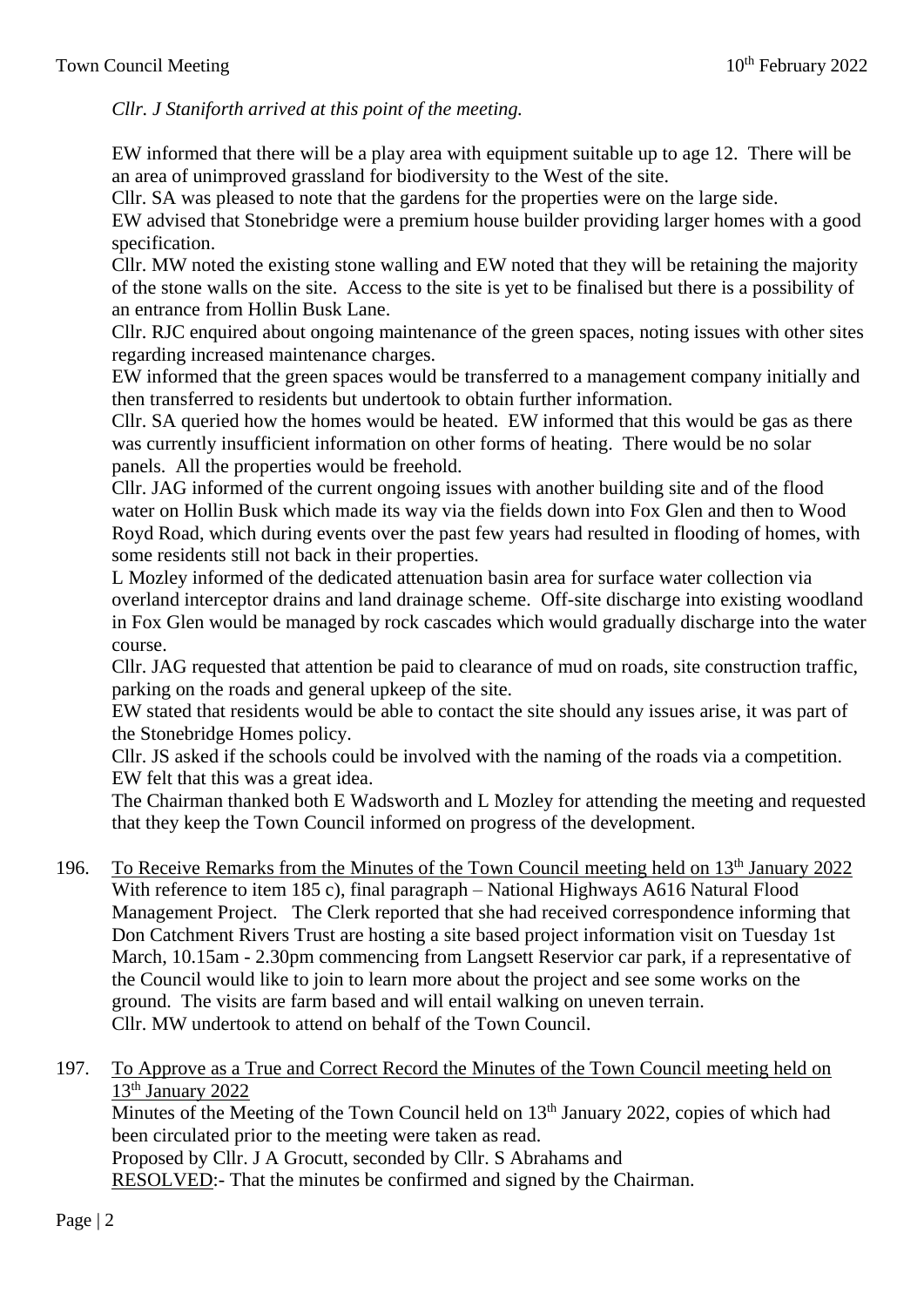- 198. Finances To Receive and Approve Monthly Financial Statements The Clerk reported that the details of the Monthly Financial Statements had been previously circulated. Proposed by Cllr. M Whittaker, seconded by Cllr. J A Grocutt and RESOLVED:- That the Town Council accept details of the Monthly Financial Statements for January 2022 as supplied by the Clerk.
- 199. Yorkshire Local Councils Associations Correspondence including:-
	- White Rose Update,  $14<sup>th</sup>$  January 2022
	- White Rose Update, 21<sup>st</sup> January 2022
	- White Rose Update, 28<sup>th</sup> January 2022
	- White Rose Update, 4<sup>th</sup> February 2022
	- Law and Governance Monthly February 2022

Copies previously circulated.

# 200. Streets Ahead

The Clerk reported that she had received correspondence from Streets Ahead informing of essential drainage maintenance works on Whitwell Lane commencing early/mid-February which will last approximately 2 weeks. Copies of this correspondence had been previously circulated to members'.

# 201. Steel Valley Project

The Clerk reported that she had received minutes of the Steel Valley Project Steering Committee meeting held via zoom on 17<sup>th</sup> January 2022.

### 202. SYMCA

The Clerk reported that she had received correspondence from SYMCA informing that with the covid rules being relaxed public transport is likely to be busier. Enhanced cleaning will continue to be undertaken in interchanges and on vehicles to minimise transmission and they are encouraging people to continue to wear face masks if they can and not use public transport if they are experiencing symptoms. Copies of this correspondence had been previously circulated to members'.

Further correspondence from SYMCA informing of Stagecoach bus service changes effective from 6th February to service SL1/SL1a, journeys to be retimed on Sunday evening to improve connections with trams at Middlewood. Copies of this correspondence had been previously circulated to members'.

Further correspondence from SYMCA informing that Stagecoach will be applying an approximate 6.5% price rise on their range of products, effective from 1st March as will Supertram . Copies of this correspondence had been previously circulated to members'.

# 203. Off-Road Bike Intervention Team

The Clerk reported that she had received correspondence from the Off-Road Bike Intervention Team enclosing a leaflet detailing contact information in respect of reporting nuisance of off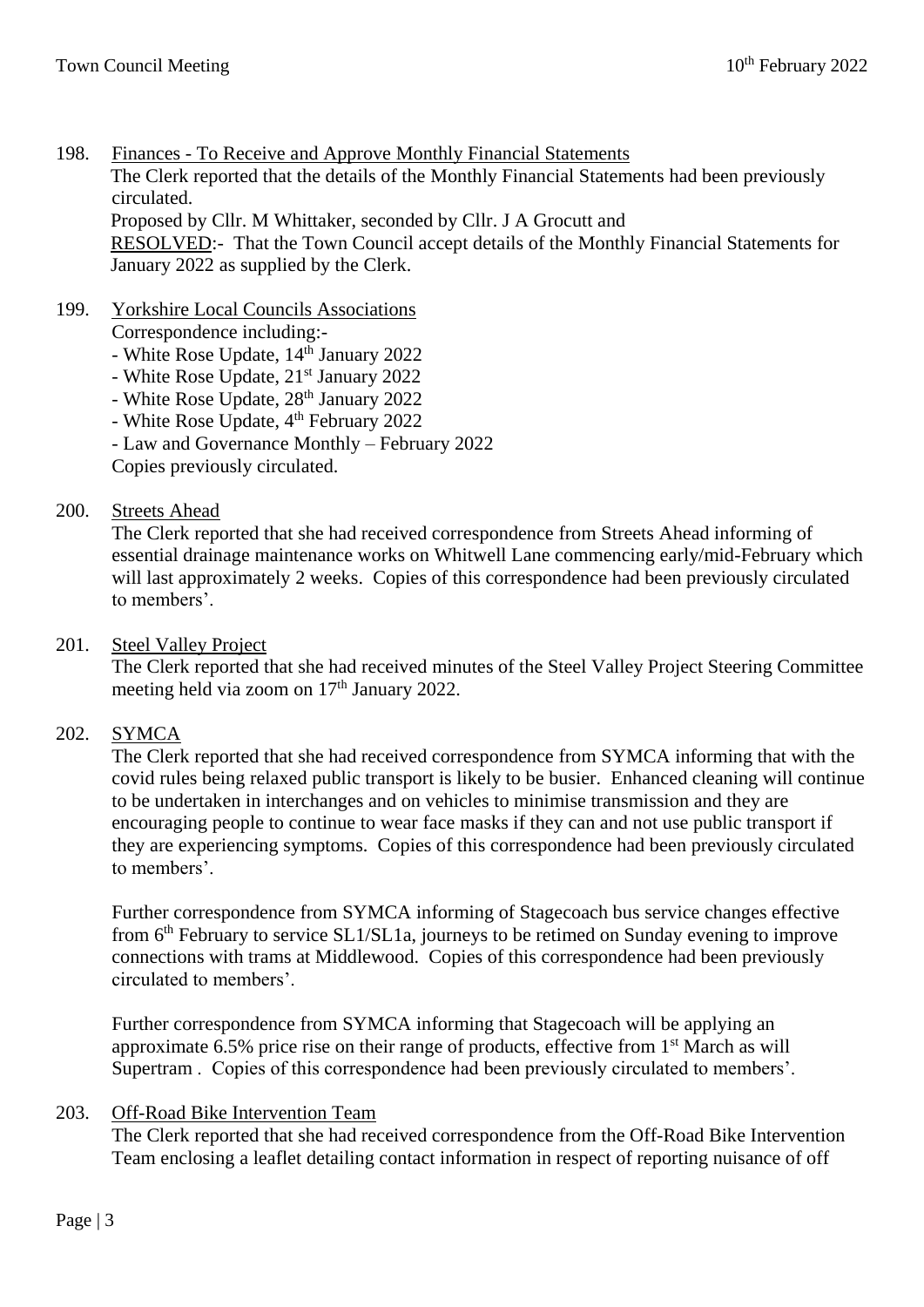road vehicles, motorbikes or quad bikes. Copies of this correspondence had been previously circulated to members'.

The Clerk reported that she had also received correspondence from the GLEAM Chairman Government consultation on the Glover Landscapes Review – an opportunity to stop 'offroading' in the National Parks.

# 204. Environment Agency

The Clerk reported that she had received correspondence from the South Yorkshire, Partnerships and Strategic Overview, Flood and Coastal Risk Management regarding an online public consultation on the Launch of Connected by Water which is open until  $11<sup>th</sup>$  March 2022. Copies of this correspondence had been previously circulated to members'.

# 205. St Matthias Church

The Clerk reported that she had received correspondence from T Curson enclosing notes of a discussion held regarding the future of St Matthias Church which were read out at both St Mary's and St John's Churches on 31<sup>st</sup> January. The sale of St Matthias has been halted to enable it to be used for a new plant into the valley from Oughtibridge Church. Copies of this correspondence had been previously circulated to members'.

Members noted they would await further information.

### 206. Clerks Reports

### Sheffield Homes

The Clerk reported on the increasing number of calls being received which were intended for Sheffield Homes with residents increasingly angry/distraught at not being able to get through on the phone, waiting over 30 minutes only to be cut-off or given alternative numbers to call with a resultant further wait. Currently the Stocksbridge Housing office was not open to the public the nearest offices being Chapeltown or Hillsborough which meant a bus journey and travel costs. The Clerk was aware that Cllr. JAG was in contact with the North Neighbourhood Team to try to reach a solution.

Cllr. RJC undertook to draft a letter to the Director of Housing regarding the situation.

### Last Little Mester

The Clerk reported that an invitation had been received for all Councillors to attend the memorial service of Stan Shaw, at the Sheffield Cathedral on Sunday, 27th February at 3.45pm to be seated for the service starting at 4pm. The memorial service is to celebrate and pay tribute to the Sheffield-born 'little-mester' and knife maker Stan Shaw BEM, who died at the age of 94 in February 2021. Copies of this correspondence had been previously circulated to members'. The Chairman and Cllr. JAG noted that they would be attending the service.

Following discussion the Clerk was requested to contact the History Society to ask if they were able to put on a display in the museum to mark the life and work of Stan Shaw which could then be advertised locally to improve visitors to the Museum.

### Fair Trade Stocksbridge

Cllr. JAG reported that the current person in post felt unable to continue. The Town first achieved Fairtrade status in March 2015 and it is due to renewed in June this year. Fair Trade Fortnight is between 21<sup>st</sup> Feb-6<sup>th</sup> March. The Clerk noted that L Gillott, Stocksbridge Library were keen to become involved in local events and if this would be appropriate. Cllr. SA advised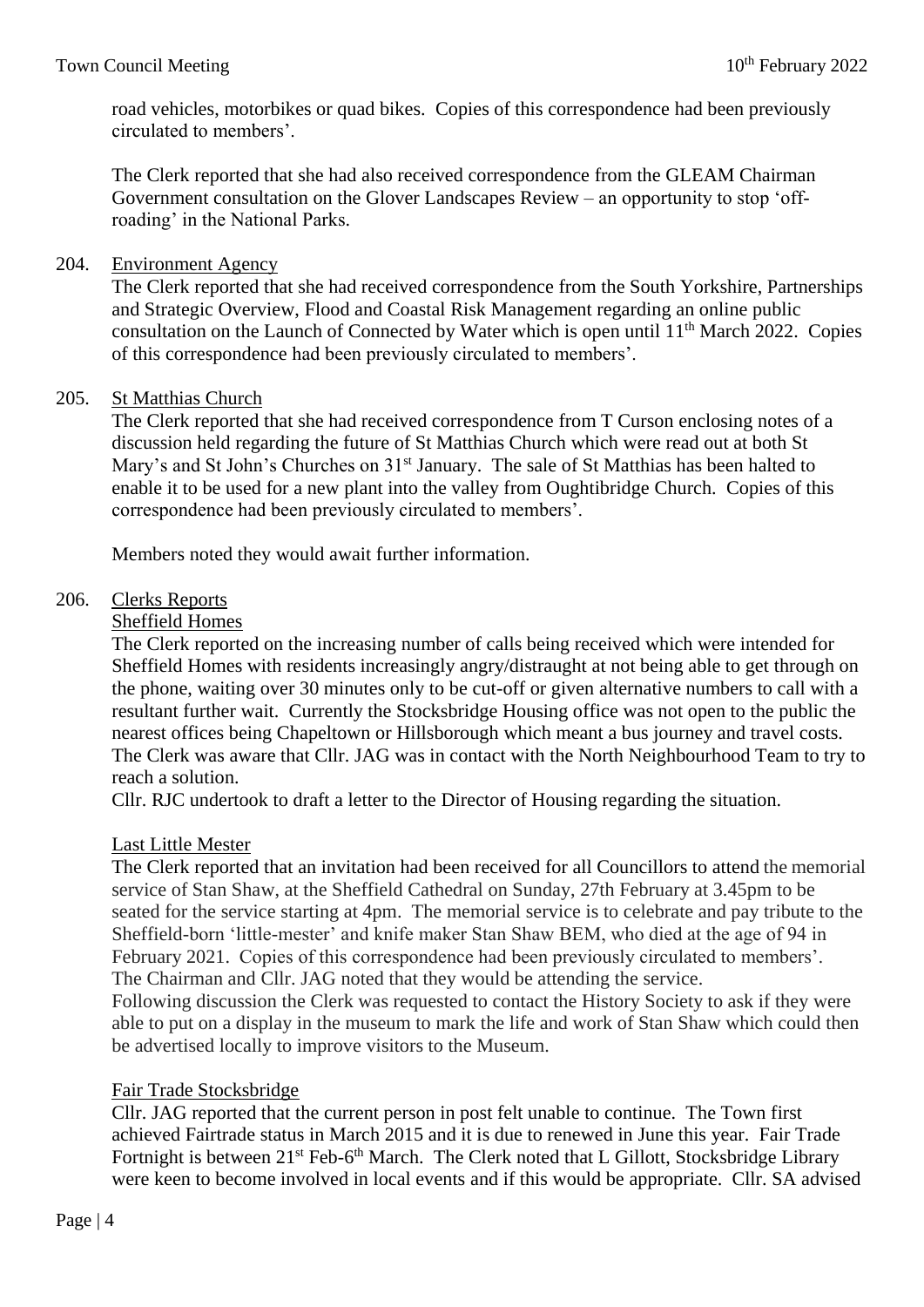that Alex Archer was Co-op Pioneer and undertook to contact both L Gillott and A Archer with a view to the Library putting on a Coffee Morning event during the Fairtrade Fortnight and highlighting fairtrade products available at the Co-op.

# Stocksbridge Library

The Clerk reported that she had received correspondence from L Gillott, Stocksbridge Library enquiring if there were any initiatives around 'Keeping the Parish tidy' that they could become involved in, informing that they are currently working with Ecclesfield Parish Council on initiatives around Hedgehog protection and the environment, and their 'Keep our Parish tidy' drive in Spring. The Clerk had informed that T Newman had funding for Litter Picking within the area and given contact details.

# Rundle Road Playground

The Clerk reported that she had received correspondence from Amie Rowland informing that a date of 31<sup>st</sup> March had been planned for the planting of trees/small re-opening event in Rundle Road playground. The company undertaking the refurbishment of the park had indicated that this would also be complete for this date. It was hoped to involved local schools with the planting/watering, therefore the Clerk had provided contact details for Stocksbridge Nursery and Infant School. The Clerk had requested a time for the event which she undertook to forward to members.

# 207. To Receive Verbal Reports from Members'

a) Cllr. MW reported that he had attended the UDAC meeting and that a lot more interest was being taken in the group.

Cllr. MW thanked everyone for their input regarding 23 Townend Lane, which he had taken to the residents to pursue.

Cllr. MW had undertaken his first archaeological dig where he had discovered a cairn. Cllr. MW noted that a further application had been submitted in respect of Haywood Lane and requested that the Town Council's comments be resubmitted.

Cllr. MW raised concerns regarding the Stubbin Community Centre. The Clerk reported that no response had been received from Legal Services.

b) Cllr. SA raised concerns that parking on pavements in the area, particularly Newton Avenue, was getting worse making it impossible to anything other than walk in on the highway and requesting the PCSOs be informed. There were still many issues regarding the Coppice Close development.

Cllr. SA noted that it had been agreed that The Venue should apply for Community Asset status and requested the support of the Town Council. Information had been received that both the land and building were owned by the steelworks.

Councillors noted their support for The Venue to apply for Community Asset status. Cllr. SA had attended two Friday Drop In meetings, noting that numbers had dropped as they were unable to access transport and no referrals were being received which would be raised at the People Keeping Well meeting.

Cllr. SA reported that STEP had cancelled several meetings but in the end had held a productive meeting. The Clerk noted that G Silverwood would be attending the March Town Council. Cllr. SA had attended the LAC meeting and been disappointed to see only the same faces and the Heritage Day which had been excellent.

Cllr. SA informed that the Archaeology Group were to undertake a study of the gravestones in Bolsterstone church yard when the weather improved.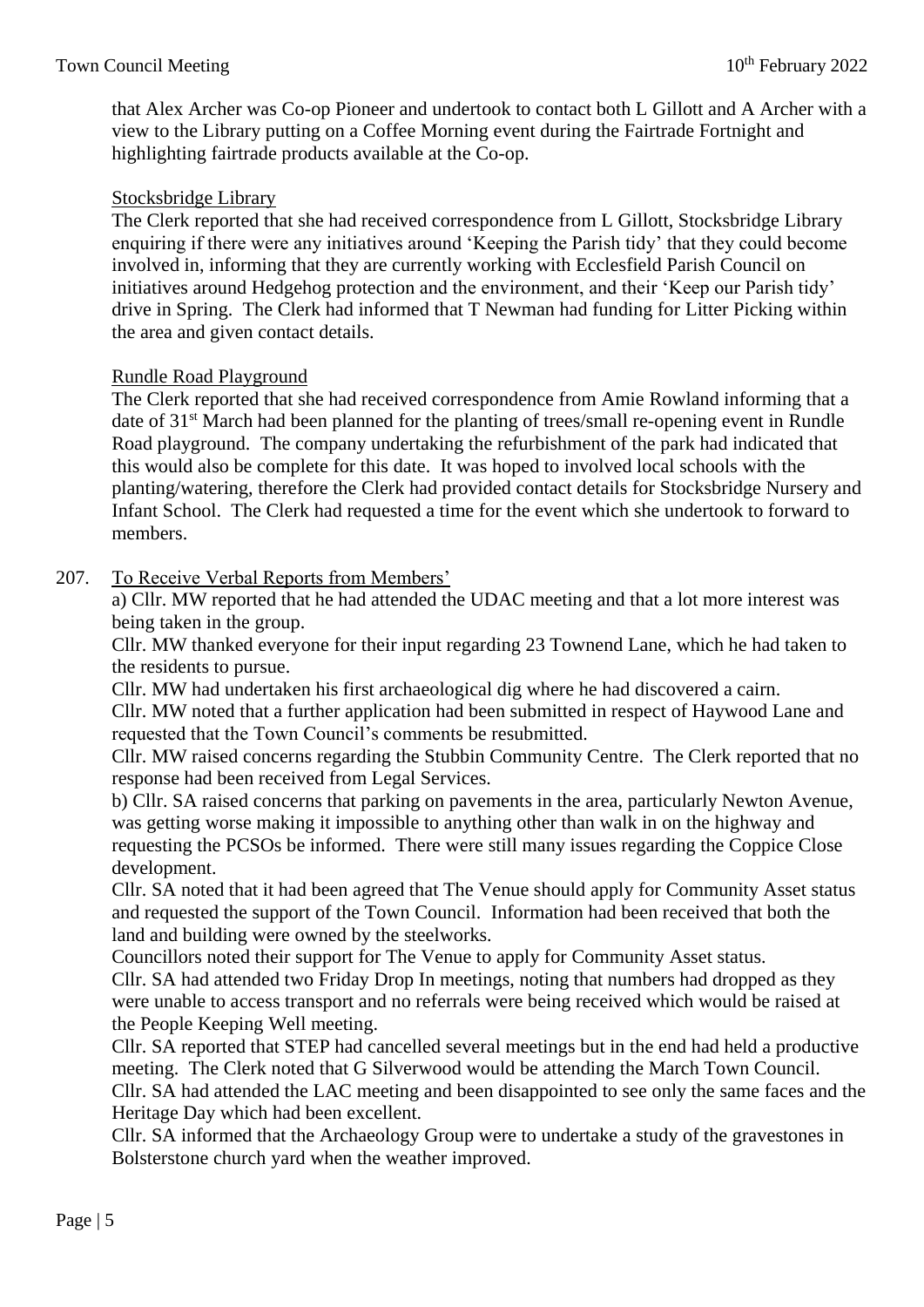c) Cllr. JAG reported that she had attended the Towns Fund meeting; the Oxley Park G5 pitch consultation at SCLC; coffee morning at Christ Church; a site visit to Coppice Close which had not been very productive; the LAC meeting and informed that she would be undertaking a Ward walkabout in Stocksbridge on 11<sup>th</sup> February to introduce SCC Leader, Cllr. Fox to the area. d) Cllr. JS reported that he had assisted with the Royal British Legion tree planting in the Clock Tower Gardens this afternoon.

Cllr. JS noted his intention to setup a WhatsApp Group for Councillors. The Clerk undertook to undertake this task.

208. To Receive a Verbal Report from the Mayor

The Mayor, Cllr. R J Crowther reported that he had attended the following events since the last meeting:-

Several Garden Village Community Association meetings

Govenors meeting at the High School

Handing out of certificates and Christmas Cards following the Town Council competition Stocksbridge Upper Don Meeting

LAC Consultation meeting

 $10<sup>th</sup>$  Feb – tree planting together with Cllr. JS and the Royal British Legion in the Clock Tower Gardens, purchased with grant funding from the Town Council, to mark the 100<sup>th</sup> year anniversary of the RBL

 $11<sup>th</sup>$  Feb – he would be attending the Ward walkabout

Cllr. RJC informed that he was in the process of reading through the Launch of Connected by Water Action Plan, which was extremely interesting and he felt was a teriffic idea and undertook to put together a submission to the consultation for discussion at the meeting in March. Cllr. MW noted the broken down heritage in the woods, stones etc., which could be repaired and utilised preserving the heritage for the Valley.

# 209. To Consider Planning Applications and receive the Decisions of the Sheffield Planning and Highways Committee 21/05322/FUL Parkinsons Academy, 464-466 Partial change of use of Unit 4 from Manchester Road, Stocksbridge A2 to a drinking establishment (use Class Sui Generis) including internal/external alterations to layout, alterations to fenestrations on southern/western elevation at ground floor level including new windows, addition of front seating area and canopy and provision of undercroft storage area. 21/05340/FUL Gate House, Henholmes, Demolition of side extension and Manchester Road, Stocksbridge erection of single-storey side extension to dwellinghouse. 22/00136/FUL 1 John West Street, Stocksbridge Demolition of side extension and Erection of two-storey side extension to dwellinghouse. 22/00242/LD2 14 Coal Pit Lane, Stocksbridge Application for a Lawful Development Certificate for the erection of a singlestorey rear extension to dwellinghouse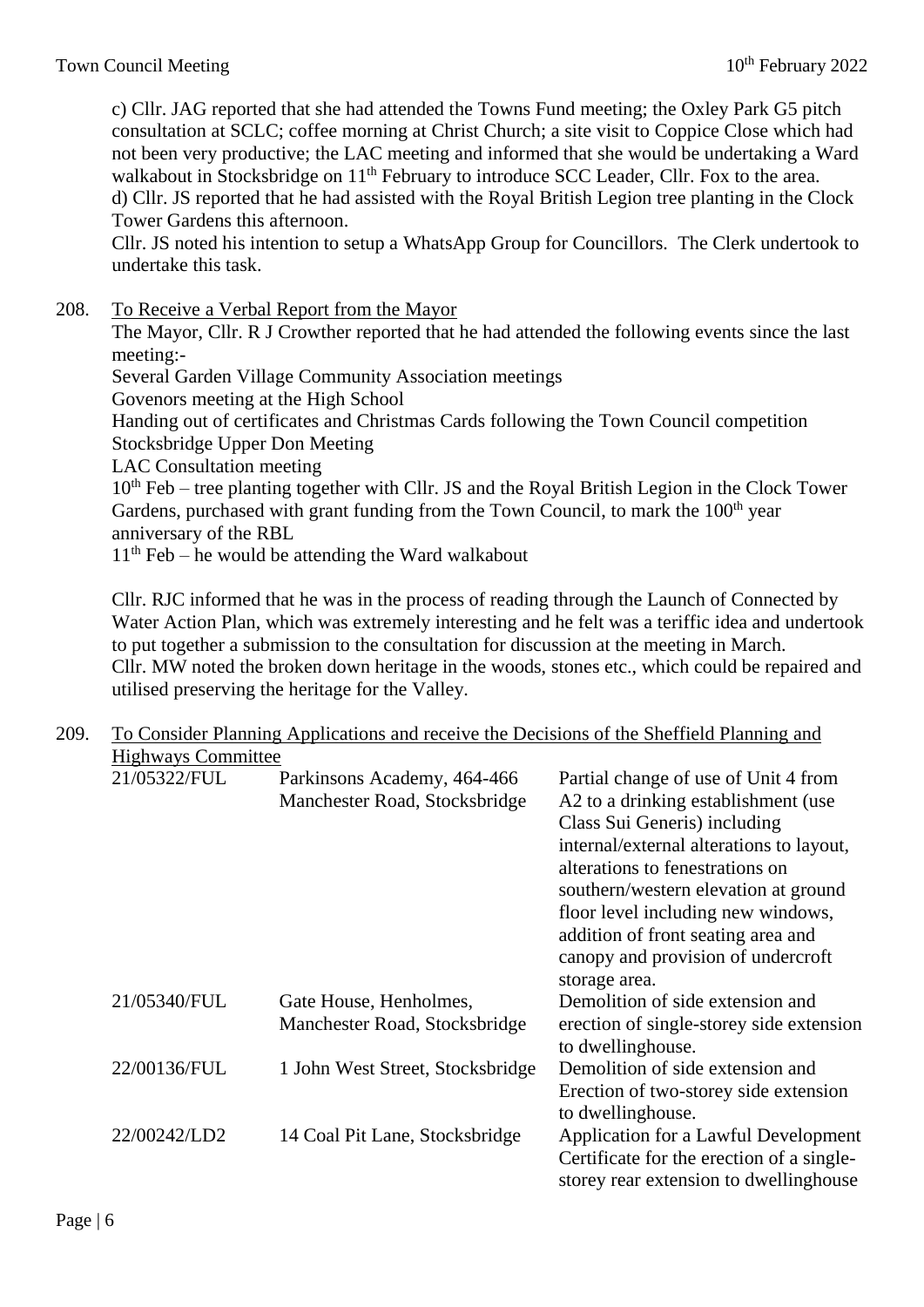| 22/00112/FUL | 18 Victoria Road Stocksbridge  | (Application under Section 192).<br>Demolition of detached garage,<br>erection of a two-storey side |
|--------------|--------------------------------|-----------------------------------------------------------------------------------------------------|
|              |                                | extension, single-storey front porch<br>extension, alterations to ground floor                      |
|              |                                | front window to create square bay<br>window and alterations to                                      |
|              |                                | fenestration of dwellinghouse.                                                                      |
| 22/00447/FUL | 17 Unsliven Road, Stocksbridge | Demolition of garage, erection of                                                                   |
|              |                                | first floor, two-storey side and rear                                                               |
|              |                                | extensions with balcony to rear, and                                                                |
|              |                                | single-storey rear extension to                                                                     |
|              |                                | dwellinghouse.                                                                                      |
| 22/00468/FUL | 85 The Rookery, Deepcar        | Demolition of conservatory, erection                                                                |
|              |                                | of single-storey front extension with                                                               |
|              |                                | balcony above, first floor front                                                                    |
|              |                                | extension, single-storey rear                                                                       |
|              |                                | extension and alterations to entrance<br>of dwellinghouse.                                          |
|              |                                |                                                                                                     |

Proposed by Cllr. M Whittaker, seconded by Cllr. S Abrahams and RESOLVED:- That the Town Council instruct the Clerk to write to Planning Department with respect to the undermentioned planning application reiterating Councillors concerns that the application was inappropriate due to the following reasons:-

22/00185/OUT Land between 48 and 50 Haywood Outline application (all matters Lane, Deepcar reserved) for the erection of 5 dwellings (re-submission).

a) This is a steep sided site that provides a natural soak point for the line of springs that lie above it. Haywood Lane is already notorious for its water run off problems. Building will add to these issues.

b) It is a green site and is home to a wide variety of wildlife including bats, hedgehogs, shrews, owls and foxes. It is part of a green corridor from the Don Valley, through Wood Royd and Fox Glen, out to the moors, providing a rich ecological habitat. The residents see many bats and have requested a bat survey, as well as an ecological survey.

c) Haywood Lane itself is essentially a narrow country lane. It is used as rat run by cars, lorries and delivery vans at all times of the day, from the residential area higher up the hill which the residents report as causing problems for pedestrians. For much of its course it has no foot way. Where it does have a foot way it is parked on by cars, otherwise those cars would block the road. Residents report frequent wing mirror losses and scrapings of these parked cars because of the narrowness of the road. This lane can take no more pressure from the vehicles of extra houses, and the building operation itself would completely block the road with construction vehicles. d) This has been a green site since the mine workings and small quarry stopped a considerable time ago. The presence of a shallow, soft bed coal seam meant the coal could be easily accessed and it was mined illegally, which means there are no maps of these workings. The Coal Risk Assessment indicates possible risk of structural instability and mine gas, due to shallow workings. Bore holes and drilling will have to be done to determine their extent. This will cause further blockages on the road. The residents are also extremely concerned of the fact that the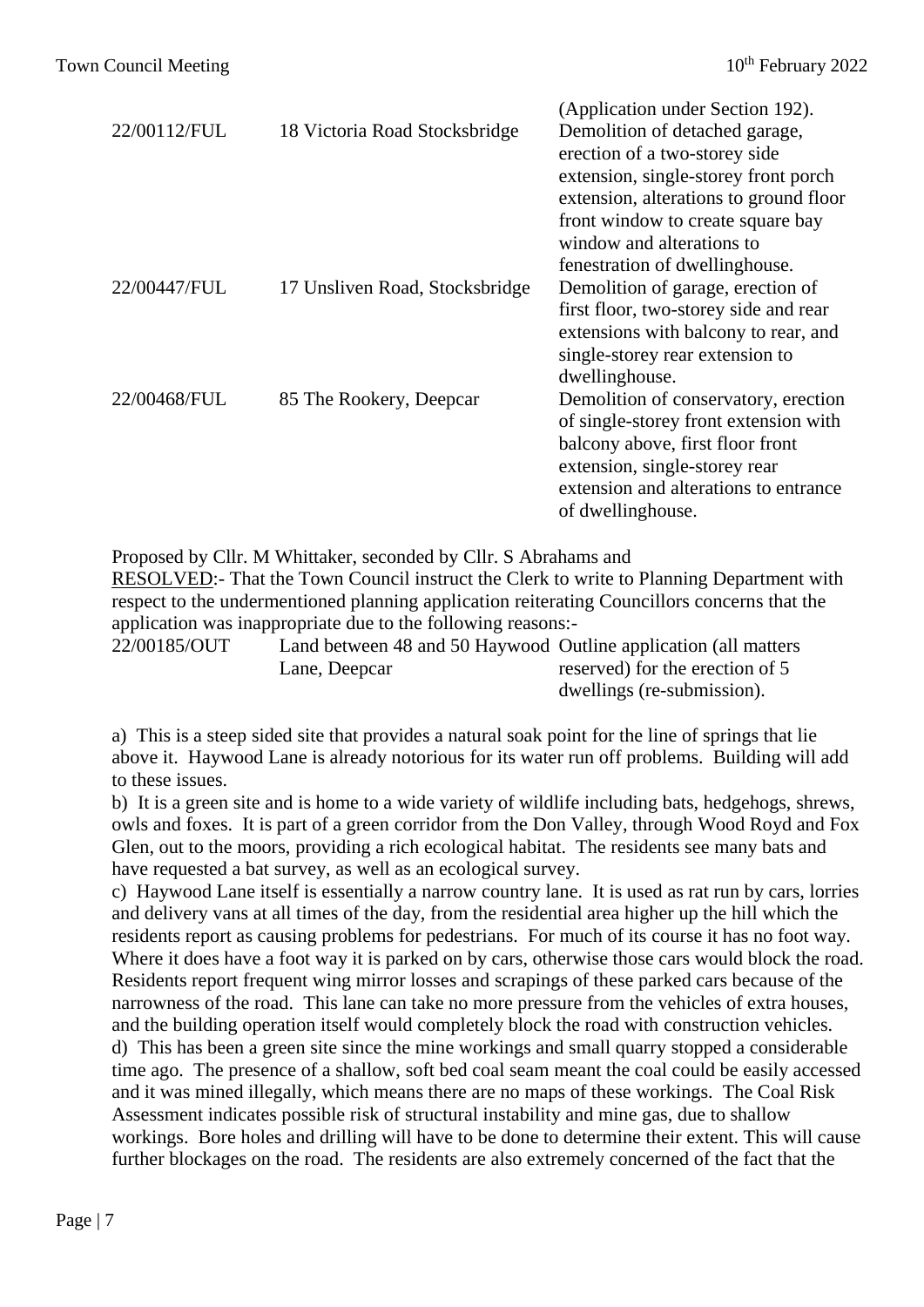steep hillside is potentially unstable and will have repercussions for their own properties once building commences.

e) The proposed houses would be at a high elevation compared to surrounding properties. Residents across the road and to either side are concerned that they will be both overshadowed and overlooked, with clear line of site into their properties. The application states that care will be taken as much as possible to minimise the effect of overshadowing the other properties. This does not reassure the residents.

#### Planning Applications - Decisions

|              | The undermentioned planning applications have been Granted Conditionally:-               |                                                                                                                                                                                                                                                        |
|--------------|------------------------------------------------------------------------------------------|--------------------------------------------------------------------------------------------------------------------------------------------------------------------------------------------------------------------------------------------------------|
| 21/04289/FUL | 48 Cross Lane, Stocksbridge                                                              | Demolition of single-storey rear<br>extension and erection of a two-storey<br>rear/side extension, single-storey rear<br>extension and alterations to front<br>parking space and front access steps to<br>dwellinghouse (Amended plans<br>15.12.2021). |
| 21/04794/FUL | Land to the rear of 8-10<br>Manchester Road and adjacent<br>to 18 Miller Street, Deepcar | Formation of car park for 8 vehicles<br>including domestic bin storage area<br>(Amended description).                                                                                                                                                  |
| 21/04924/FUL | Holly Bank, 39 Carr Road,<br>Deepcar                                                     | Demolition of side off-shot, rear<br>conservatory and porch and erection of<br>single-storey rear/side extension and<br>provision of render to dwellinghouse.                                                                                          |
| 21/05098/FUL | 10 Green Lane, Stocksbridge                                                              | Demolition of single-storey side garage<br>and erection of a single-storey<br>front/side and rear extension with<br>undercroft store at front and raised rear<br>decking to dwellinghouse.                                                             |
| 21/04887/FUL | Unit B11, 11 Joseph Hayward<br>House, 2 Fox Valley Way                                   | Extension to mezzanine floorspace<br>within existing retail unit.                                                                                                                                                                                      |
| 21/05103/FUL | 33 Shay Road, Stocksbridge                                                               | Erection of single-storey detached<br>annexe to rear of dwellinghouse.                                                                                                                                                                                 |

210. Recreation and Environment Committee Members discussed Minutes of the Meeting of the Recreation and Environment Committee of the Town Council held on 1<sup>st</sup> February, copies of which had been circulated prior to the meeting. Proposed by Cllr. J A Grocutt, seconded by Cllr. J Staniforth and RESOLVED:- (i) That the report of the Recreation and Environment Committee be accepted.

With reference to item 5 – Queens Platinum Jubilee. The Clerk reported that she had contacted The Venue to inform of the small grants pot of funding available if they wished to put on an event as part of the Jubilee celebrations and forwarded information to L Hible, SCLC informing of funding available via Sports England for physical activities.

# 211. Finance Committee Members discussed Minutes of the Meeting of the Finance Committee of the Town Council, held on 1<sup>st</sup> February 2022, copies of which had been circulated prior to the meeting.

Proposed by Cllr. S Abrahams, seconded by Cllr. J Staniforth and